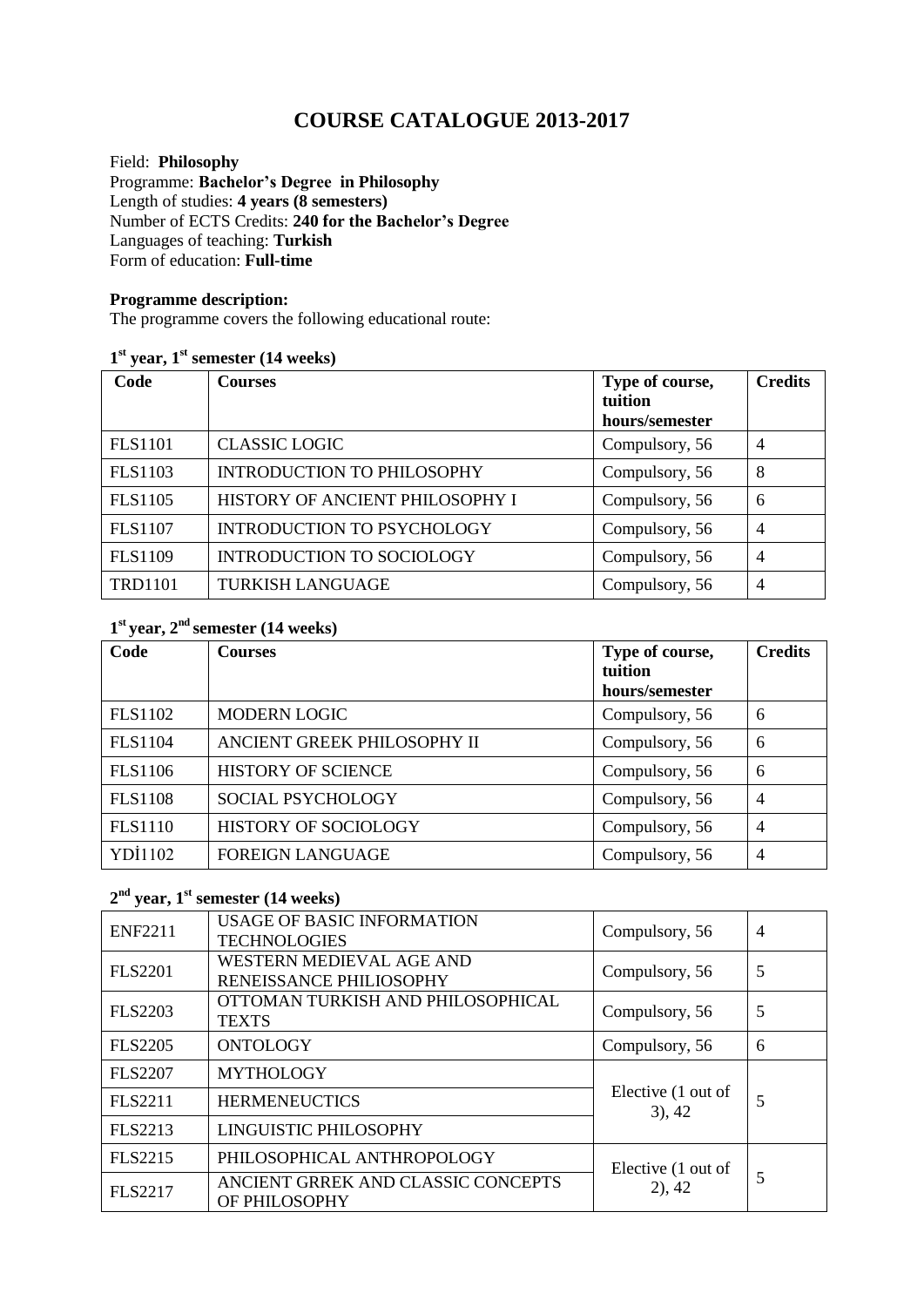| Code           | <b>Courses</b>                                                    | Type of course,<br>tuition      | <b>Credits</b> |
|----------------|-------------------------------------------------------------------|---------------------------------|----------------|
|                |                                                                   | hours/semester                  |                |
| AIT2202        | ATATURK'S PRINCIPLES AND HISTORY OF<br><b>TURKISH REVULOTIONS</b> | Compulsory, 56                  | $\overline{4}$ |
| <b>FLS2204</b> | 17-18TH CENTURY PHILOSOPHY                                        | Compulsory, 56                  | 5              |
| <b>FLS2206</b> | <b>EPISTEMELOGY</b>                                               | Compulsory, 28                  | $\overline{4}$ |
| <b>FLS2208</b> | PHILOSOPHY IN ISLAMIC THOUGHT                                     | Compulsory, 56                  | 7              |
| <b>FLS2210</b> | PHILOSOPHY OF LANGUAGE                                            |                                 |                |
| FLS2212        | PHILOSOPHY OF LIFE                                                | Elective (1 out of<br>$3)$ , 42 | 5              |
| <b>FLS2214</b> | <b>SOCIOLOGY OF KNOWLEDGE</b>                                     |                                 |                |
| FLS2216        | <b>TEXTS OF ISLAMIC PHILOSOPHY</b>                                |                                 |                |
| <b>FLS2218</b> | <b>POSTMODERNISM</b>                                              | Elective (1 out of<br>$3)$ , 42 | 5              |
| <b>FLS2220</b> | <b>COGNITIVE PSYCHOLOGY</b>                                       |                                 |                |

**2 nd year, 2 nd semester (14 weeks)**

## **3 rd year, 1 st semester (14 weeks)**

| Code           | <b>Courses</b>                                   | Type of course,<br>tuition<br>hours/semester | <b>Credits</b> |
|----------------|--------------------------------------------------|----------------------------------------------|----------------|
| <b>FLS3301</b> | 16-18TH CENTURY TURKISH THOUGHT                  | Compulsory, 56                               | 8              |
| FLS3303        | <b>ETHICS</b>                                    | Compulsory, 70                               | 8              |
| <b>FLS3305</b> | PSYCHOLOGY OF DEVELOPMENT AND<br><b>LEARNING</b> | Compulsory, 56                               | 6              |
| <b>FLS3307</b> | <b>HUMAN RIGHTS</b>                              |                                              |                |
| <b>FLS3309</b> | PHILOSOPHICAL TEXTS I                            | Elective (1 out of<br>$3)$ , 56              | 4              |
| FLS3311        | POST-STRUCTURALISM                               |                                              |                |
| FLS3313        | PHILOSOPHY OF LOGIC                              | Elective (1 out of                           | 4              |
| FLS3315        | PHILOSOPHY OF EDUCATION                          | $2)$ , 56                                    |                |

## **3 rd year, 2 nd semester (14 weeks)**

| Code           | <b>Courses</b>                                                           | Type of course,<br>tuition<br>hours/semester | <b>Credits</b> |
|----------------|--------------------------------------------------------------------------|----------------------------------------------|----------------|
| FLS3302        | 19TH CENTURY PHILOSOPHY                                                  | Compulsory, 70                               | 8              |
| <b>FLS3304</b> | <b>SOCIAL STRUCTURE OF TURKEY FROM</b><br>OTTOMAN EMPIRE TO COMTEMPORARY | Compulsory, 56                               | $\overline{4}$ |
| FLS3306        | <b>SEMINAR</b>                                                           | Compulsory, 70                               | 8              |
| <b>FLS3308</b> | PHILOSOPHICAL TEXTS II                                                   |                                              |                |
| <b>FLS3310</b> | PHILOSOPHY OF POLITICS                                                   | Elective (1 out of<br>$3)$ , 56              | 5              |
| FLS3312        | ANALYTICAL PHILOSOPHY                                                    |                                              |                |
| FLS3314        | PHILOSOPHY OF TIME                                                       | Elective (1 out of                           |                |
| FLS3316        | <b>EXISTENTIALISM</b>                                                    | $2)$ , 56                                    | 5              |

## **4 th year, 1 st semester (14 weeks)**

| $\sim$<br>ode | <b>Courses</b> | Type of course, | <b>Credits</b> |
|---------------|----------------|-----------------|----------------|
|               |                | tuition         |                |